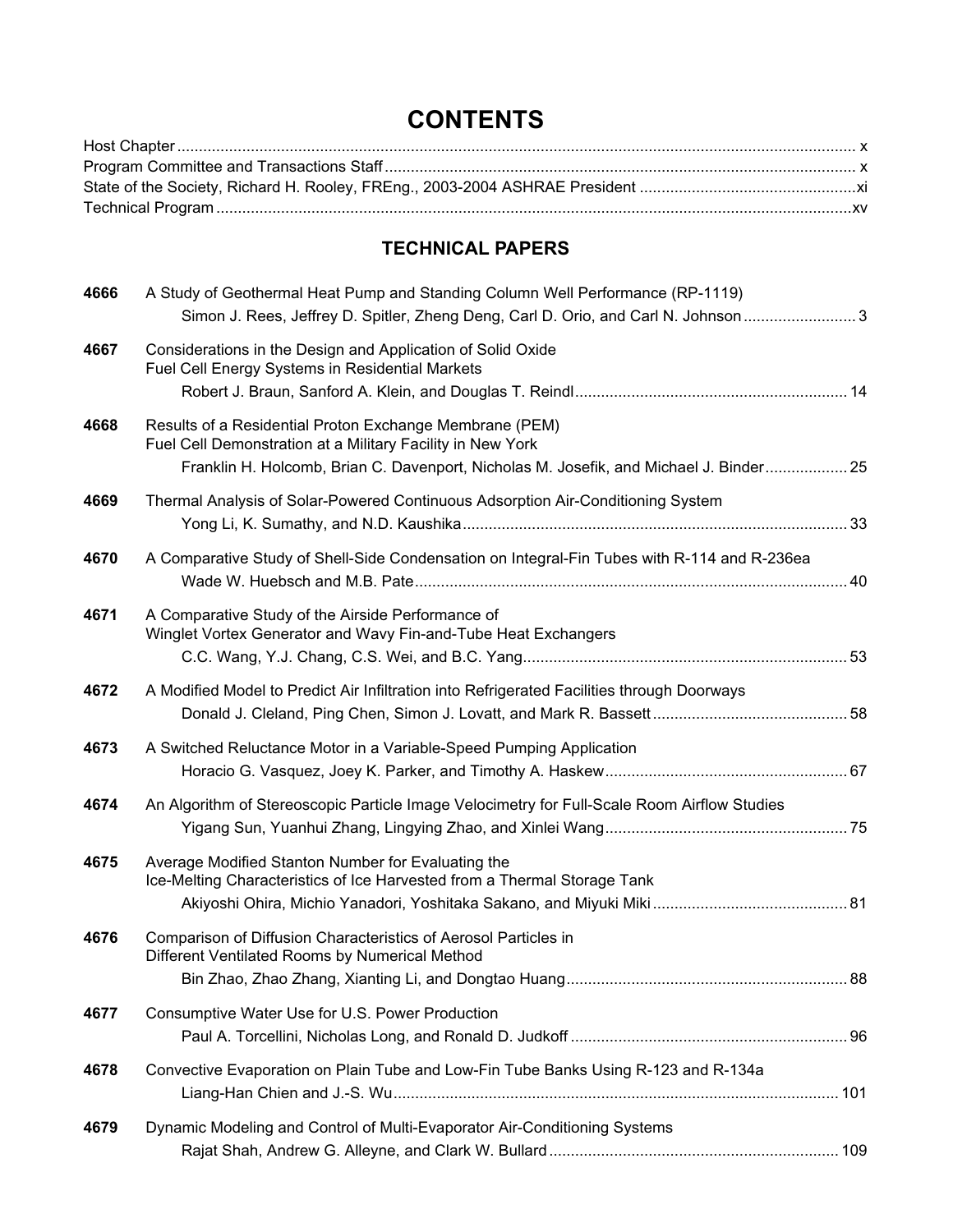| 4680 | Energy Savings Potential of Energy Recovery Ventilation in an Animal Housing Facility                                                                                                         |  |
|------|-----------------------------------------------------------------------------------------------------------------------------------------------------------------------------------------------|--|
| 4681 | Exhaust Contamination of Hidden vs. Visible Air Intakes (RP-1168)                                                                                                                             |  |
| 4682 | Heat Transfer Augmentation by Segmented Tape Inserts<br>During Condensation of R-22 Inside a Horizontal Tube<br>Kailash Nath Agrawal, Ravi Kumar, Sachida Nand Lal, and Hari Krishna Varma143 |  |
| 4683 | Impact of Modeling Accuracy on Predictive Optimal Control of<br>Active and Passive Building Thermal Storage Inventory                                                                         |  |
| 4685 | Overview of Existing Literature on Diversity Factors and<br>Schedules for Energy and Cooling Load Calculations (RP-1093)                                                                      |  |
| 4686 | Sensitivity Study of Slab-on-Grade Transient Heat Transfer Model Parameters                                                                                                                   |  |
| 4687 | Tests of Stairwell Pressurization Systems for Smoke Control in a High-Rise Building                                                                                                           |  |
| 4688 | Thermal Mixing of Outdoor and Return Airflows in Typical Air-Handling Units (RP-1045)<br>Milind Mainkar, Fathi Finaish, Harry J. Sauer, Jr., and Robert Van Becelaere194                      |  |
| 4689 | Thermodynamic Modeling and Experimental Validation of Screw Liquid Chillers                                                                                                                   |  |
| 4690 | Uncertainty-Based Quantitative Model for Assessing Risks in Existing Buildings                                                                                                                |  |
| 4691 | Development and Implementation of HVAC-KBCD: A Knowledge-Based Expert System<br>for Conceptual Design of HVAC&R Systems-Part 1: General Framework                                             |  |
| 4692 | Development and Implementation of HVAC-KBCD: A Knowledge-Based Expert System<br>for Conceptual Design of HVAC&R Systems--Part 2: Application to Office Buildings                              |  |
| 4693 | Analysis of the Impact of CO <sub>2</sub> -Based Demand-Controlled<br>Ventilation Strategies on Energy Consumption                                                                            |  |
|      |                                                                                                                                                                                               |  |

## **SYMPOSIUM PAPERS**

#### **AN-04-01 Air-to-Carbon Dioxide Heat Exchangers**

| Experimental Study of Supercritical CO <sub>2</sub> Gas Cooling in a Microchannel Gas Cooler |     |
|----------------------------------------------------------------------------------------------|-----|
|                                                                                              |     |
| Flow Distribution Issues in Parallel Flow Heat Exchangers                                    | 301 |
| Two-Phase Refrigerant Distribution in Round Tube Manifolds                                   |     |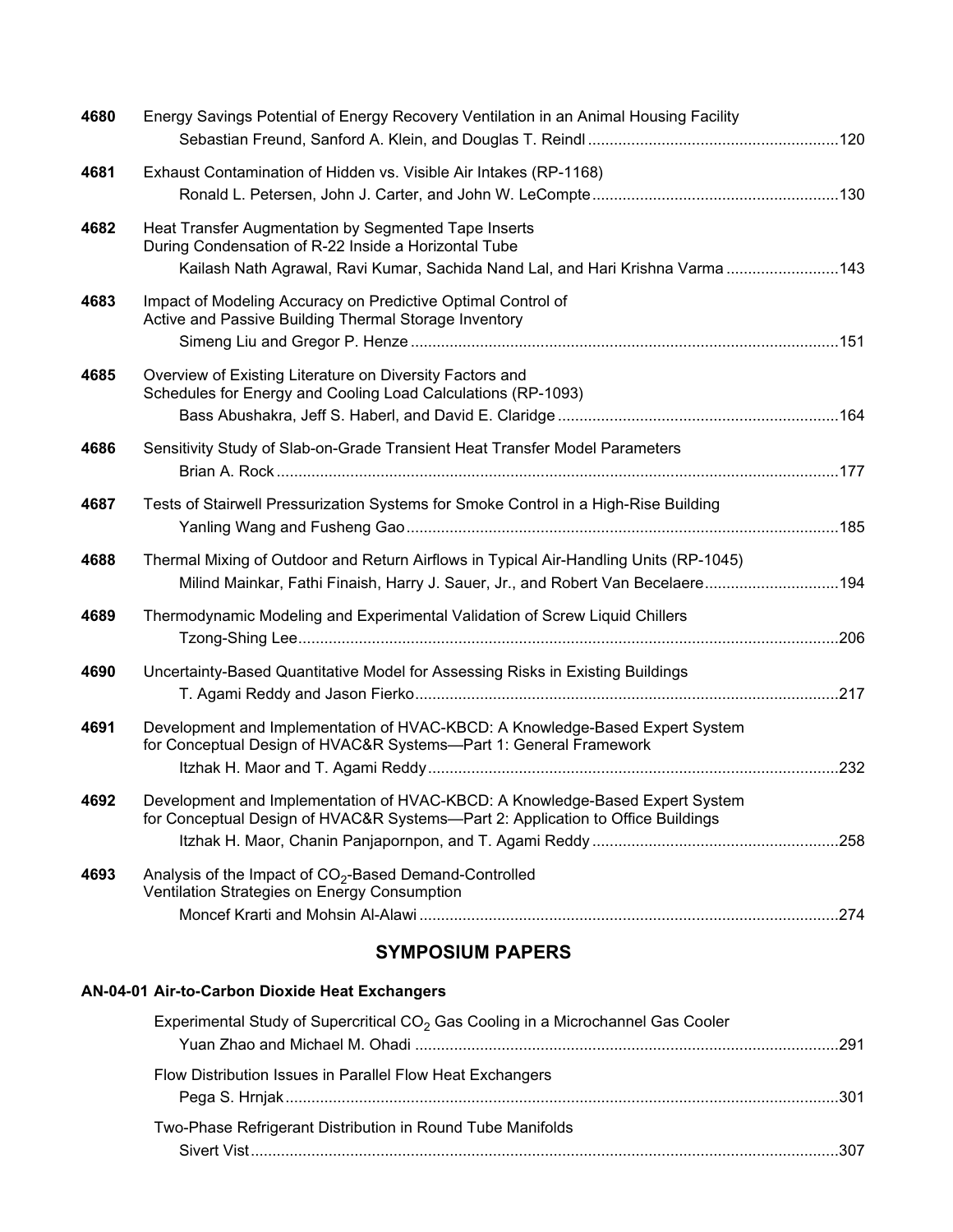| AN-04-02 Testing of Seismic Restraints and HVAC Equipment to<br>Meet Seismic Requirements of the International Building Code                                                                                                                                     |
|------------------------------------------------------------------------------------------------------------------------------------------------------------------------------------------------------------------------------------------------------------------|
| Vibration Isolation: Harmonic and Seismic Forcing Using the Wilson Theta Method                                                                                                                                                                                  |
|                                                                                                                                                                                                                                                                  |
| <b>Static Testing of Seismic Restraint Devices</b>                                                                                                                                                                                                               |
| <b>Shake Table Testing</b>                                                                                                                                                                                                                                       |
| AN-04-03 Applications and Knowledge-Based Tools for Enhanced Building Energy Simulation                                                                                                                                                                          |
| Development and Testing of the Characteristic Curve Fan Model                                                                                                                                                                                                    |
| Total Energy Consumption Model of Fan Subsystem Suitable for Continuous Commissioning                                                                                                                                                                            |
| Electricity Diversity Profiles for Energy Simulation of Office Buildings (RP-1093)<br>David E. Claridge, Bass Abushakra, Jeff S. Haberl, and Atch Sreshthaputra 365                                                                                              |
| Development and Implementation of HVAC-KBCD: A Knowledge-Based<br>Expert System for Conceptual Design of HVAC&R Systems—Part 1: General Framework<br>Itzhak H. Maor and T. Agami Reddy<br>(See Technical Paper 4691, p. 232)                                     |
| Development and Implementation of HVAC-KBCD: A Knowledge-Based<br>Expert System for Conceptual Design of HVAC&R Systems—Part 2: Application to Office Buildings<br>Itzhak H. Maor, Chanin Panjapornpon, and T. Agami Reddy<br>(See Technical Paper 4692, p. 258) |
| AN-04-04 Topics in Energy Recovery Ventilation                                                                                                                                                                                                                   |
| Wheel Selection for Heat and Energy Recovery in Simple HVAC Ventilation Design Problems                                                                                                                                                                          |
| Life-Cycle Assessment (LCA) of Air-Handling Units<br>with and without Air-to-Air Energy Exchangers                                                                                                                                                               |
| Measurement of Pore Size Variation and Its Effect on Energy Wheel Performance                                                                                                                                                                                    |
| AN-04-05 Factors Influencing the Energy Performance of Forced-Air Systems                                                                                                                                                                                        |
| Energy-Saving Opportunities in Residential Air-Handler Efficiency                                                                                                                                                                                                |
| How Much Energy Could Residential Furnace Air Handlers Save?                                                                                                                                                                                                     |
| Heat Pump System Performance in Northern Climates                                                                                                                                                                                                                |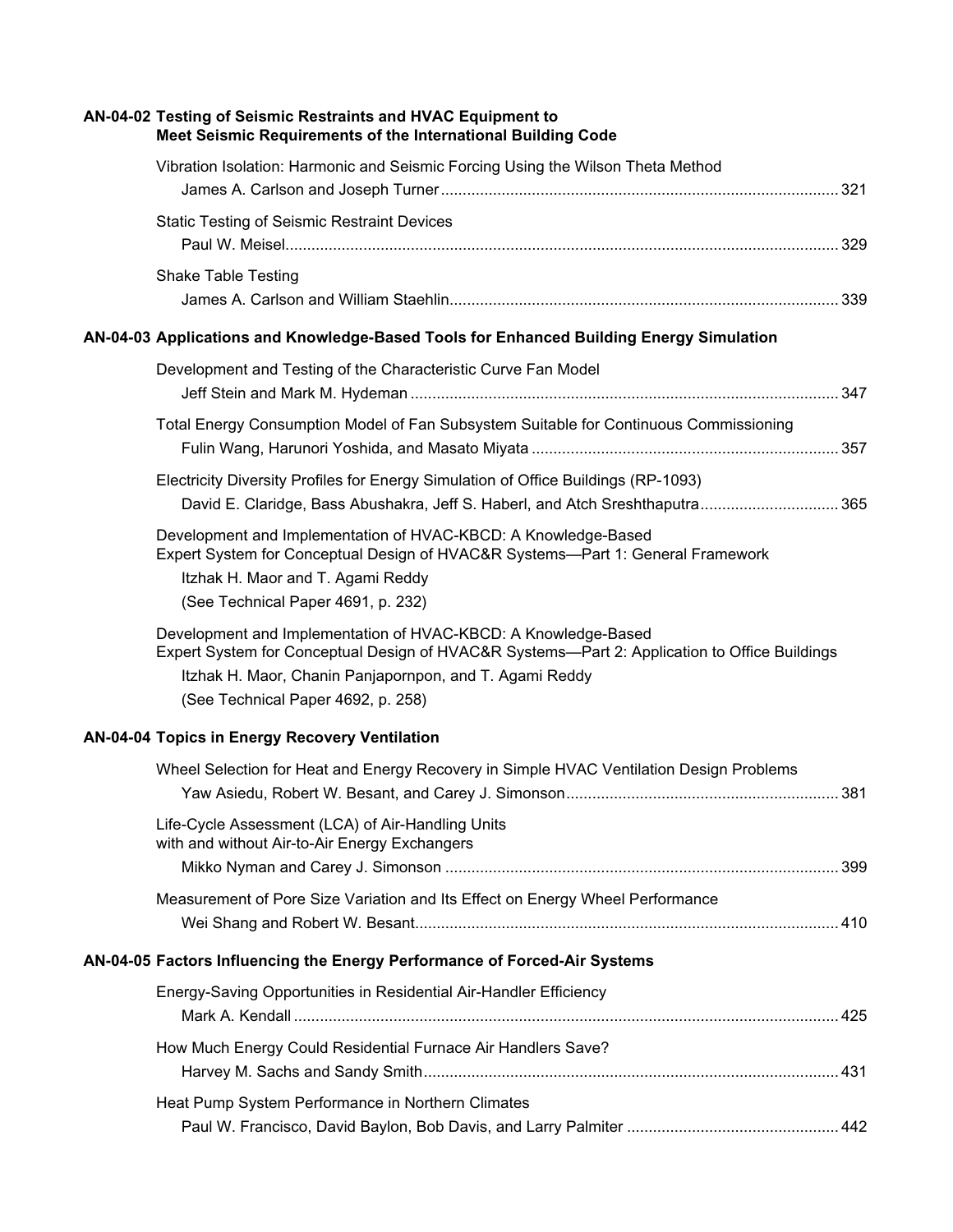#### **AN-04-06 Thermal and Solar Heat Gain Characteristics of Venetian Blinds**

| Heat Transfer Analysis of a Between-Panes Venetian Blind<br>Using Effective Longwave Radiative Properties                                                                                                          |  |
|--------------------------------------------------------------------------------------------------------------------------------------------------------------------------------------------------------------------|--|
| Methods for Calculating the Effective Longwave Radiative Properties of a Venetian Blind Layer                                                                                                                      |  |
| Calorimetric Analysis of the Solar and Thermal Performance<br>of Windows with Interior Louvered Blinds                                                                                                             |  |
| Estimating the Solar Heat and Thermal Gain from a Window with an Interior Venetian Blind                                                                                                                           |  |
| AN-04-07 Absorption/Sorption Heat Pumps and Refrigeration Systems                                                                                                                                                  |  |
| Experimental Verification of an Absorption Chiller for BCHP Applications                                                                                                                                           |  |
| Theoretical and Experimental Study of a New Absorption Refrigeration Cycle                                                                                                                                         |  |
| Heat-Activated Dual-Function Absorption Cycle                                                                                                                                                                      |  |
| Ammonia-Water Absorption Heat and Mass Transfer in<br>Microchannel Absorbers with Visual Confirmation                                                                                                              |  |
| AN-04-08 Pumping, Piping, and Water Quality Issues for GSHPs                                                                                                                                                       |  |
| A Bin Method Energy Analysis for Ground-Coupled Heat Pumps (RP-1217)                                                                                                                                               |  |
| Operational Performance of Ground-Coupled (Closed Loop)<br>Ground-Source Heat Pump System Pumping Alternatives (RP-1217)                                                                                           |  |
| Water Chemistry Issues in Geothermal Heat Pump Systems                                                                                                                                                             |  |
| AN-04-09 High-Density Electronic Equipment Facility Cooling                                                                                                                                                        |  |
| <b>Evolution of Data Center Environmental Guidelines</b>                                                                                                                                                           |  |
| Roger R. Schmidt, Christian Belady, Alan Classen,                                                                                                                                                                  |  |
| A Thermal Bus System for Cooling Electronic Components in High-Density Cabinets                                                                                                                                    |  |
| Cooling of High Heat Density Rooms Today and in the Future                                                                                                                                                         |  |
| Efficient Thermal Management of Data Centers—Immediate and Long-Term Research Needs<br>Abstract only; published in the International Journal of Heating, Ventilating, Air-Conditioning and Refrigerating Research. |  |